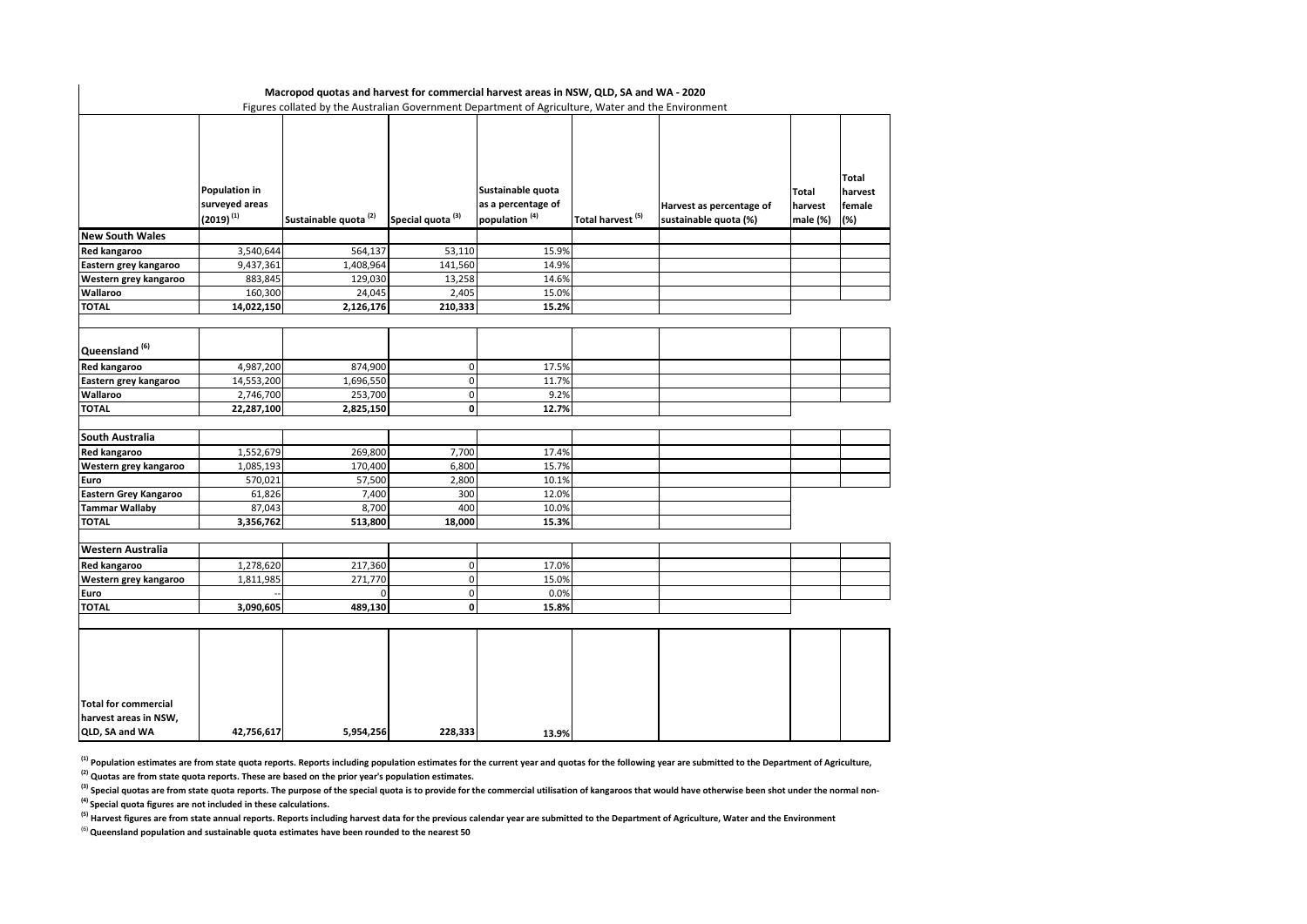|                                                                        |                                                   |                                            |                              | Macropod quotas and harvest for commercial harvest areas in NSW, QLD, SA and WA - 2019<br>Figures collated by the Australian Government Department of Agriculture, Water and the Environment |                              |                                                                 |          |                                    |
|------------------------------------------------------------------------|---------------------------------------------------|--------------------------------------------|------------------------------|----------------------------------------------------------------------------------------------------------------------------------------------------------------------------------------------|------------------------------|-----------------------------------------------------------------|----------|------------------------------------|
|                                                                        | Population in<br>surveyed areas<br>$(2018)^{(1)}$ | <b>Sustainable</b><br>quota <sup>(2)</sup> | Special quota <sup>(3)</sup> | Sustainable quota as a<br>percentage of population <sup>(4)</sup>                                                                                                                            | Total harvest <sup>(5)</sup> | Harvest as percentage of Total harvest<br>sustainable quota (%) | male (%) | <b>Total harvest</b><br>female (%) |
| <b>New South Wales</b>                                                 |                                                   |                                            |                              |                                                                                                                                                                                              |                              |                                                                 |          |                                    |
| <b>Red kangaroo</b>                                                    | 2,931,693                                         | 432,198                                    | 43,975                       | 14.7%                                                                                                                                                                                        | 165,113                      | 38.2%                                                           | 77.2     | 22.8                               |
| Eastern grey kangaroo                                                  | 8,863,305                                         | 1,324,413                                  | 132,950                      | 14.9%                                                                                                                                                                                        | 425,591                      | 32.1%                                                           | 77.3     | 22.8                               |
| Western grey kangaroo                                                  | 836,496                                           | 117,465                                    | 12,547                       | 14.0%                                                                                                                                                                                        | 18,769                       | 16.0%                                                           | 76.7     | 23.3                               |
| Wallaroo                                                               | 200,900                                           | 30,135                                     | 3,013                        | 15.0%                                                                                                                                                                                        | 15,768                       | 52.3%                                                           | 99.7     | 0.3                                |
| <b>TOTAL</b>                                                           | 12,832,394                                        | 1,904,211                                  | 192,485                      | 14.6%                                                                                                                                                                                        | 625,241                      | 32.8%                                                           |          |                                    |
| Queensland                                                             |                                                   |                                            |                              |                                                                                                                                                                                              |                              |                                                                 |          |                                    |
| <b>Red kangaroo</b>                                                    | 5,291,450                                         | 996,050                                    | $\mathbf 0$                  | 18.8%                                                                                                                                                                                        | 216,437                      | 21.7%                                                           | 82.9     | 17.1                               |
| Eastern grey kangaroo                                                  | 12,478,650                                        | 1,516,950                                  | $\pmb{0}$                    | 12.2%                                                                                                                                                                                        | 483,385                      | 31.9%                                                           | 84.3     | 15.7                               |
| Wallaroo                                                               | 3,301,800                                         | 400,950                                    | $\mathbf 0$                  | 12.1%                                                                                                                                                                                        | 58,540                       | 14.6%                                                           | 99.9     | 0.1                                |
| <b>TOTAL</b>                                                           | 21,071,900                                        | 2,913,950                                  | $\mathbf{0}$                 | 13.8%                                                                                                                                                                                        | 758,362                      | 26.0%                                                           |          |                                    |
| South Australia                                                        |                                                   |                                            |                              |                                                                                                                                                                                              |                              |                                                                 |          |                                    |
| <b>Red kangaroo</b>                                                    | 2,550,094                                         | 488,500                                    | 12,700                       | 19.2%                                                                                                                                                                                        | 67,820                       | 13.9%                                                           | 72.0     | 28.0                               |
| Western grey kangaroo                                                  | 1,241,347                                         | 164,700                                    | 6,200                        | 13.3%                                                                                                                                                                                        | 24,565                       | 14.9%                                                           | 72.0     | 28.0                               |
| Euro                                                                   | 615,675                                           | 77,000                                     | 3,000                        | 12.5%                                                                                                                                                                                        | 6,013                        | 7.8%                                                            | 97.0     | 3.0                                |
| <b>TOTAL</b>                                                           | 4,407,116                                         | 730,200                                    | 21,900                       | 16.6%                                                                                                                                                                                        | 98,398                       | 13.5%                                                           |          |                                    |
| Western Australia                                                      |                                                   |                                            |                              |                                                                                                                                                                                              |                              |                                                                 |          |                                    |
| <b>Red kangaroo</b>                                                    | 1,825,760                                         | 310,370                                    | $\mathbf 0$                  | 17.0%                                                                                                                                                                                        | 28,546                       | 9.2%                                                            | 77.9     | 22.1                               |
| Western grey kangaroo                                                  | 2,423,800                                         | 363,570                                    | $\mathbf 0$                  | 15.0%                                                                                                                                                                                        | 59,926                       | 16.5%                                                           | 73.0     | 27.0                               |
| Euro                                                                   |                                                   | 0                                          | $\mathbf 0$                  | 0.0%                                                                                                                                                                                         |                              |                                                                 | $\sim$   | $\overline{\phantom{a}}$           |
| TOTAL                                                                  | 4,249,560                                         | 673,940                                    | $\mathbf{0}$                 | 15.9%                                                                                                                                                                                        | 88,472                       | 25.7%                                                           |          |                                    |
| <b>Total for commercial</b><br>harvest areas in NSW,<br>QLD, SA and WA | 42,560,970                                        | 6,222,301                                  | 214,385                      | 14.6%                                                                                                                                                                                        | 1,570,473                    | 25.2%                                                           |          |                                    |

<sup>(1)</sup> Population estimates are from state quota reports. Reports including population estimates for the current year and quotas for the following year are submitted to the Department of Environment and

**(2) Quotas are from state quota reports. These are based on the prior year's population estimates.** 

**(3)** Special quotas are from state quota reports. The purpose of the special quota is to provide for the commercial utilisation of kangaroos that would have otherwise been shot under the normal non-<br>
and a special quotas **(4) Special quota figures are not included in these calculations. NSW total figure is 14.6% not 14.8%. Not all the quota here is available.** 

<sup>(5)</sup> Harvest figures are from state annual reports. Reports including harvest data for the previous calendar year are submitted to the Department of Agriculture, Water and the Environment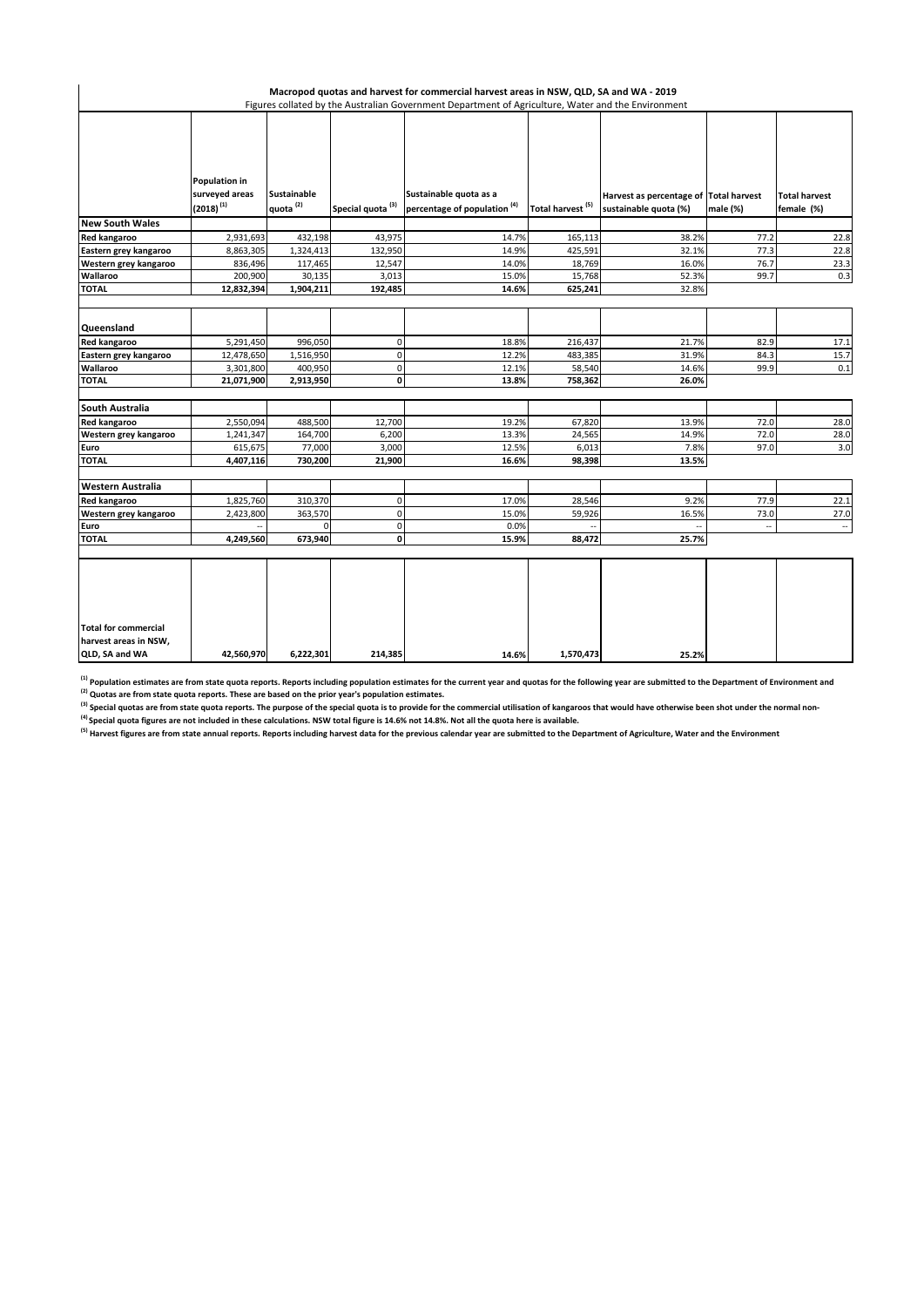|                                                      |                                                          |                                            |                              | Figures collated by the Australian Government Department of the Environment and Energy |                              |                                                                 |                          |                                    |
|------------------------------------------------------|----------------------------------------------------------|--------------------------------------------|------------------------------|----------------------------------------------------------------------------------------|------------------------------|-----------------------------------------------------------------|--------------------------|------------------------------------|
|                                                      | <b>Population in</b><br>surveyed areas<br>$(2017)^{(1)}$ | <b>Sustainable</b><br>quota <sup>(2)</sup> | Special quota <sup>(3)</sup> | Sustainable quota as a<br>percentage of population <sup>(4)</sup>                      | Total harvest <sup>(5)</sup> | Harvest as percentage of Total harvest<br>sustainable quota (%) | male $(\%)$              | <b>Total harvest</b><br>female (%) |
| <b>New South Wales</b>                               |                                                          |                                            |                              |                                                                                        |                              |                                                                 |                          |                                    |
| Red kangaroo                                         | 5,132,654                                                | 872,551                                    | 76,990                       | 17.0%                                                                                  | 215,310                      | 24.7%                                                           | 93.0                     | 7.0                                |
| Eastern grey kangaroo                                | 8,153,725                                                | 1,223,059                                  | 122,306                      | 15.0%                                                                                  | 325,030                      | 26.6%                                                           | 88.0                     | 12.0                               |
| Western grey kangaroo                                | 916,583                                                  | 128,169                                    | 13,733                       | 14.0%                                                                                  | 41,393                       | 32.3%                                                           | 93.0                     | 7.0                                |
| Wallaroo                                             | 200,900                                                  | 30,135                                     | 3,013                        | 15.0%                                                                                  | 12,063                       | 40.0%                                                           | 99.0                     | $1.0\,$                            |
| <b>TOTAL</b>                                         | 14,403,862                                               | 2,253,914                                  | 216,042                      | 15.6%                                                                                  | 593,796                      | 26.3%                                                           |                          |                                    |
|                                                      |                                                          |                                            |                              |                                                                                        |                              |                                                                 |                          |                                    |
| Queensland                                           |                                                          |                                            |                              |                                                                                        |                              |                                                                 |                          |                                    |
| Red kangaroo                                         | 6,526,700                                                | 1,239,350                                  | 0                            | 19.0%                                                                                  | 268,571                      | 21.7%                                                           | 87.2                     | 12.8                               |
| Eastern grey kangaroo                                | 12,992,150                                               | 1,643,400                                  | 0                            | 12.6%                                                                                  | 447,936                      | 27.3%                                                           | 88.2                     | 11.8                               |
| Wallaroo                                             | 3,417,100                                                | 431,250                                    | 0                            | 12.6%                                                                                  | 79,240                       | 18.4%                                                           | 99.7                     | 0.3                                |
| <b>TOTAL</b>                                         | 22,935,950                                               | 3,314,000                                  | 0                            | 14.4%                                                                                  | 795,747                      | 24.0%                                                           |                          |                                    |
|                                                      |                                                          |                                            |                              |                                                                                        |                              |                                                                 |                          |                                    |
| South Australia                                      |                                                          |                                            |                              |                                                                                        |                              |                                                                 |                          |                                    |
| Red kangaroo                                         | 2,758,663                                                | 485,100                                    | 13,700                       | 17.6%                                                                                  | 74,389                       | 15.3%                                                           | 92.8                     | 7.2                                |
| Western grey kangaroo                                | 1,613,880                                                | 197,400                                    | 8,000                        | 12.2%                                                                                  | 26,946                       | 13.7%                                                           | 91.1                     | 8.9                                |
| Euro                                                 | 662,134                                                  | 78,300                                     | 3,300                        | 11.8%                                                                                  | 7,498                        | 9.6%                                                            | 100.0                    | 0.0                                |
| <b>TOTAL</b>                                         | 5,034,677                                                | 760,800                                    | 25,000                       | 15.1%                                                                                  | 108,833                      | 14.3%                                                           |                          |                                    |
|                                                      |                                                          |                                            |                              |                                                                                        |                              |                                                                 |                          |                                    |
| <b>Western Australia</b>                             |                                                          |                                            |                              |                                                                                        |                              |                                                                 |                          |                                    |
| Red kangaroo                                         | 1,464,330                                                | 248,920                                    | 0                            | 17.0%                                                                                  | 19,044                       | 7.7%                                                            | 81.4                     | 18.6                               |
| Western grey kangaroo                                | 2,270,445                                                | 340,540                                    | 0                            | 15.0%                                                                                  | 47,720                       | 14.0%                                                           | 81.8                     | 18.2                               |
| Euro                                                 |                                                          | <sup>0</sup>                               | ŋ                            | 0.0%                                                                                   |                              |                                                                 | $\overline{\phantom{a}}$ | $\overline{\phantom{a}}$           |
| <b>TOTAL</b>                                         | 3,734,775                                                | 589,460                                    | $\Omega$                     | 15.8%                                                                                  | 66,764                       | 11.3%                                                           |                          |                                    |
|                                                      |                                                          |                                            |                              |                                                                                        |                              |                                                                 |                          |                                    |
| <b>Total for commercial</b><br>harvest areas in NSW, |                                                          |                                            |                              |                                                                                        |                              |                                                                 |                          |                                    |
| QLD, SA and WA                                       | 46,109,264                                               | 6,918,174                                  | 241,042                      | 15.0%                                                                                  | 1,565,140                    | 19.0%                                                           |                          |                                    |

**Macropod quotas and harvest for commercial harvest areas in NSW, QLD, SA and WA - 2018** 

<sup>(1)</sup> Population estimates are from state quota reports. Reports including population estimates for the current year and quotas for the following year are submitted to the Department of Environment and Energy annually by 30 November. Population estimates are based on aerial and ground surveys and are for the areas within Australia where commercial harvesting occur. The actual national **populations would be significantly higher as these figures do not include estimates for areas not surveyed.**

**(2) Quotas are from state quota reports. These are based on the prior year's population estimates.** 

<sup>(3)</sup> Special quotas are from state quota reports. The purpose of the special quota is to provide for the commercial utilisation of kangaroos that would have otherwise been shot under the normal non**commercial licensing system and left in the field. Special quotas are only allocated when the state management agency has determined that there is a need.**

**(4) Special quota figures are not included in these calculations.**

**(5) Harvest figures are from state annual reports. Reports including harvest data for the previous calendar year are submitted to the Department of the Environment and Energy.**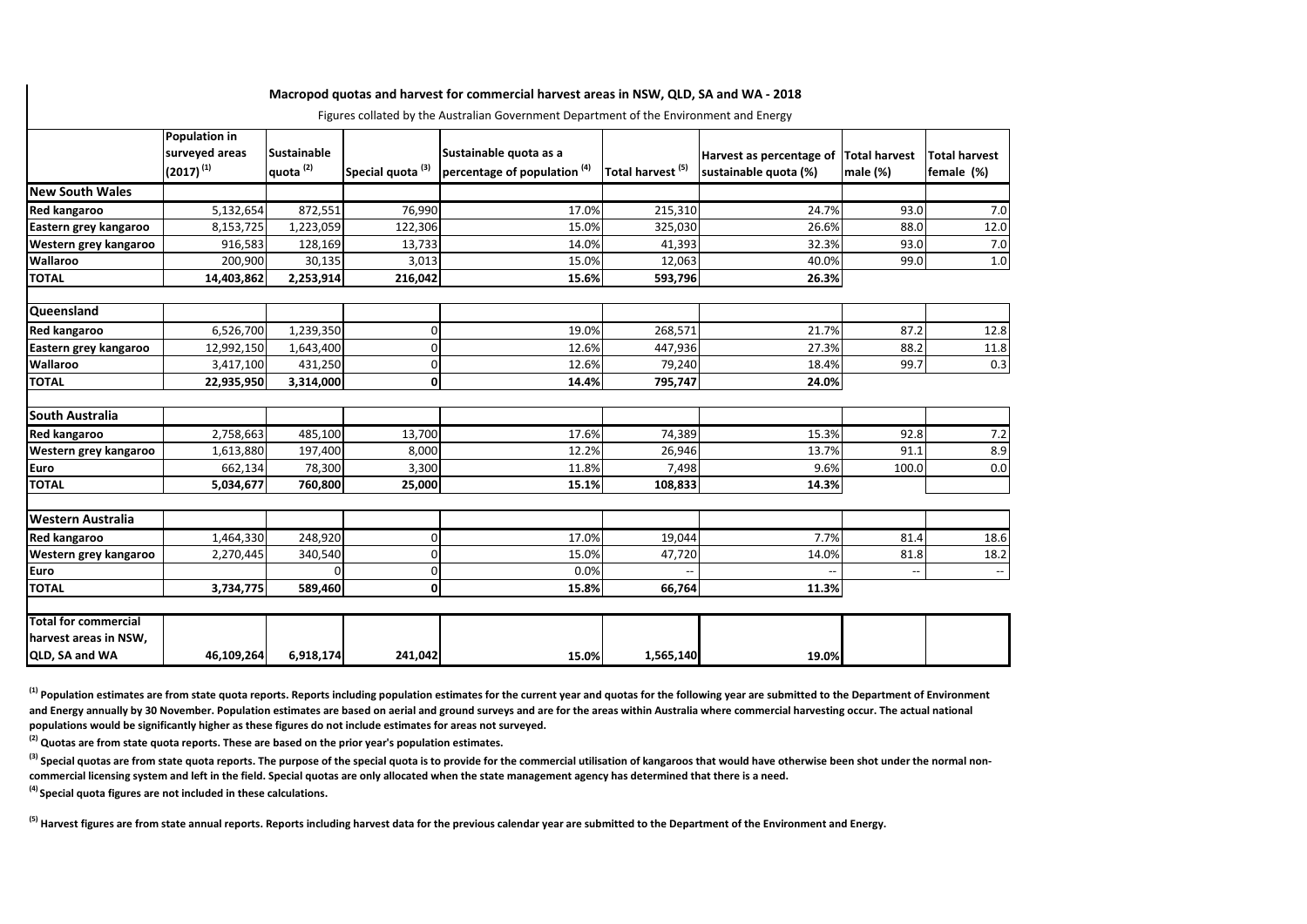#### **Macropod quotas and harvest for commercial harvest areas in NSW, QLD, SA and WA - 2017**

|                                                                        | Population in<br>surveyed areas<br>$(2016)^{(1)}$ | <b>Sustainable</b><br>quota <sup>(2)</sup> | Special quota <sup>(3)</sup> | Sustainable quota as a<br>percentage of population <sup>(4)</sup> | Total harvest <sup>(5)</sup> | Harvest as percentage of Total harvest<br>sustainable quota (%) | male (%) | <b>Total harvest</b><br>female (%) |
|------------------------------------------------------------------------|---------------------------------------------------|--------------------------------------------|------------------------------|-------------------------------------------------------------------|------------------------------|-----------------------------------------------------------------|----------|------------------------------------|
| <b>New South Wales</b>                                                 |                                                   |                                            |                              |                                                                   |                              |                                                                 |          |                                    |
| Red kangaroo                                                           | 6,364,234                                         | 1,081,920                                  | 95,464                       | 17.0%                                                             | 195,432                      | 18.1%                                                           | 97.0     | 3.0                                |
| Eastern grey kangaroo                                                  | 9,298,261                                         | 1,394,739                                  | 139,474                      | 15.0%                                                             | 223,880                      | 16.1%                                                           | 94.0     | 6.0                                |
| Western grey kangaroo                                                  | 1,595,023                                         | 239,253                                    | 23,925                       | 15.0%                                                             | 21,375                       | 8.9%                                                            | 94.0     | 6.0                                |
| Wallaroo                                                               | 200,900                                           | 30,135                                     | 3,013                        | 15.0%                                                             | 6,114                        | 20.3%                                                           | 99.2     | 0.8                                |
| <b>TOTAL</b>                                                           | 17,458,418                                        | 2,746,047                                  | 261,876                      | 15.7%                                                             | 446,801                      | 16.3%                                                           |          |                                    |
|                                                                        |                                                   |                                            |                              |                                                                   |                              |                                                                 |          |                                    |
| Queensland                                                             |                                                   |                                            |                              |                                                                   |                              |                                                                 |          |                                    |
| Red kangaroo                                                           | 5,768,650                                         | 1,090,600                                  | $\Omega$                     | 18.9%                                                             | 257,646                      | 23.6%                                                           | 94.8     | 5.2                                |
| Eastern grey kangaroo                                                  | 13,992,950                                        | 1,804,200                                  | C                            | 12.9%                                                             | 482,544                      | 26.7%                                                           | 96.6     | 3.4                                |
| Wallaroo                                                               | 2,805,150                                         | 390,800                                    | $\Omega$                     | 13.9%                                                             | 127,939                      | 32.7%                                                           | 99.9     | $0.1\,$                            |
| <b>TOTAL</b>                                                           | 22,566,750                                        | 3,285,600                                  | 0                            | 14.6%                                                             | 868,129                      | 26.4%                                                           |          |                                    |
| South Australia                                                        |                                                   |                                            |                              |                                                                   |                              |                                                                 |          |                                    |
| <b>Red kangaroo</b>                                                    | 2,651,212                                         | 504,000                                    | 13,200                       | 19.0%                                                             | 73,145                       | 14.5%                                                           | 97.4     | 2.6                                |
| Western grey kangaroo                                                  | 1,495,145                                         | 194,800                                    | 7,400                        | 13.0%                                                             | 22,603                       | 11.6%                                                           | 95.1     | 4.9                                |
| Euro                                                                   | 564,802                                           | 67,300                                     | 2,800                        | 11.9%                                                             | 8,814                        | 13.1%                                                           | 99.3     | 0.7                                |
| <b>TOTAL</b>                                                           | 4,711,159                                         | 766,100                                    | 23,400                       | 16.3%                                                             | 104,562                      | 13.6%                                                           |          |                                    |
| <b>Western Australia</b>                                               |                                                   |                                            |                              |                                                                   |                              |                                                                 |          |                                    |
|                                                                        |                                                   | 185,000                                    | $\Omega$                     | 16.3%                                                             | 17,844                       | 9.6%                                                            | 81.4     |                                    |
| Red kangaroo<br>Western grey kangaroo                                  | 1,132,000<br>1,357,700                            | 191,325                                    | n                            | 14.1%                                                             | 50,933                       | 26.6%                                                           | 80.3     | 18.6<br>19.7                       |
| Euro                                                                   |                                                   | 0                                          | $\Omega$                     | --                                                                | $\overline{\phantom{a}}$     |                                                                 |          |                                    |
| <b>TOTAL</b>                                                           | 2,489,700                                         | 376,325                                    | 0                            | 15.1%                                                             | 68,777                       | 18.3%                                                           |          | $\overline{\phantom{a}}$           |
|                                                                        |                                                   |                                            |                              |                                                                   |                              |                                                                 |          |                                    |
| <b>Total for commercial</b><br>harvest areas in NSW,<br>QLD, SA and WA | 47,226,027                                        | 7,174,072                                  | 285,276                      | 15.2%                                                             | 1,488,269                    | 20.7%                                                           |          |                                    |

Figures collated by the Australian Government Department of the Environment and Energy

<sup>(1)</sup> Population estimates are from state quota reports. Reports including population estimates for the current year and quotas for the following year are submitted to the Department of Environment and **Energy annually by 30 November. Population estimates are based on aerial and ground surveys and are for the areas within Australia where commercial harvesting occur. The actual national populations would be significantly higher as these figures do not include estimates for areas not surveyed.**

**(2) Quotas are from state quota reports. These are based on the prior year's population estimates.** 

<sup>(3)</sup> Special quotas are from state quota reports. The purpose of the special quota is to provide for the commercial utilisation of kangaroos that would have otherwise been shot under the normal non**commercial licensing system and left in the field. Special quotas are only allocated when the state management agency has determined that there is a need.**

**(4) Special quota figures are not included in these calculations.**

**(5) Harvest figures are from state annual reports. Reports including harvest data for the previous calendar year are submitted to the Department of the Environment and Energy.**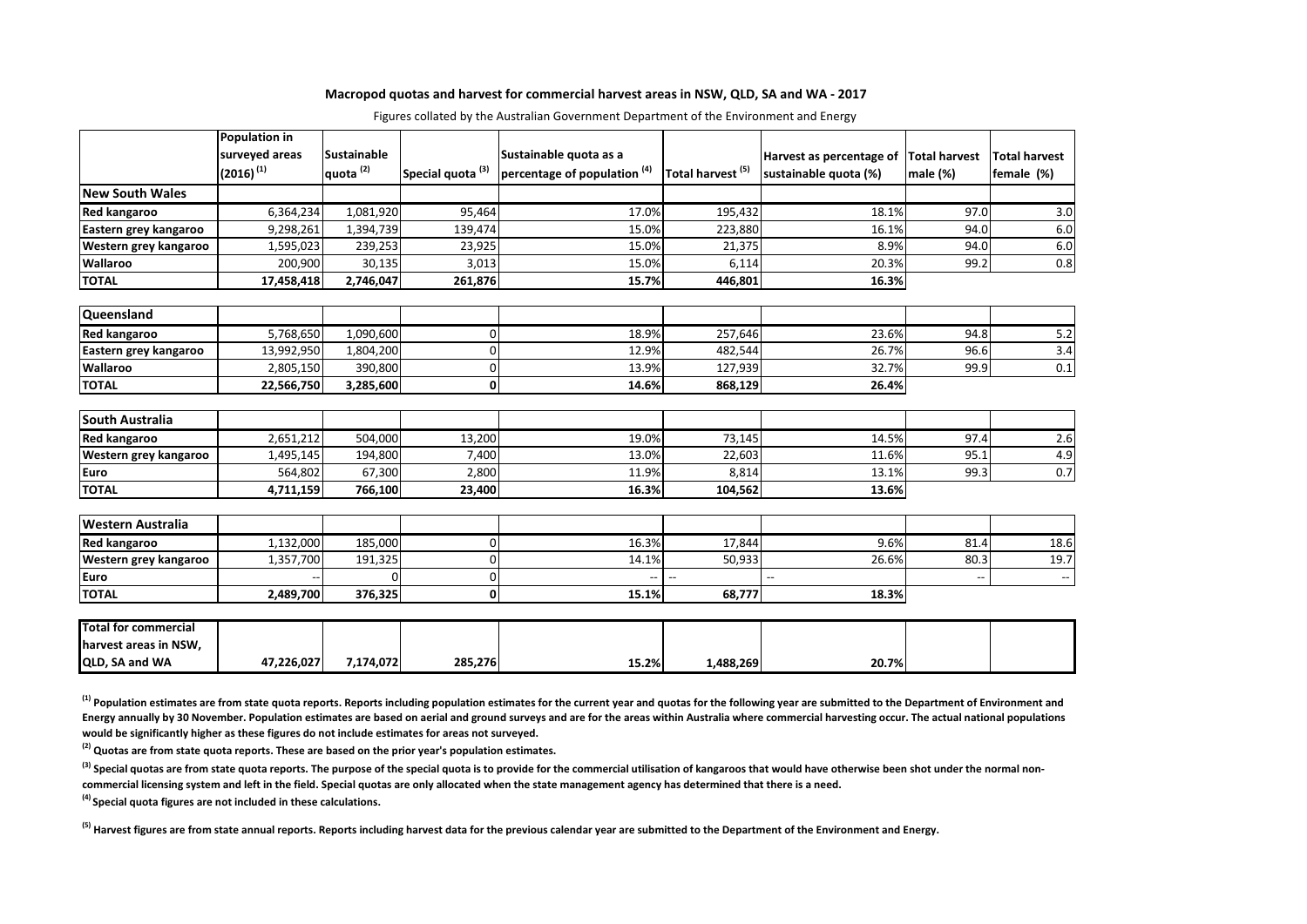### **Macropod quotas and harvest for commercial harvest areas in NSW, QLD, SA and WA - 2016**

Figures collated by the Australian Government Department of the Environment and Heritage

|                             | <b>Population in</b> |                      |                              |                                         |                              |                                        |          |                          |
|-----------------------------|----------------------|----------------------|------------------------------|-----------------------------------------|------------------------------|----------------------------------------|----------|--------------------------|
|                             | surveyed areas       | <b>Sustainable</b>   |                              | Sustainable quota as a                  |                              | Harvest as percentage of Total harvest |          | <b>Total harvest</b>     |
|                             | $(2015)^{(1)}$       | quota <sup>(2)</sup> | Special quota <sup>(3)</sup> | percentage of population <sup>(4)</sup> | Total harvest <sup>(5)</sup> | sustainable quota (%)                  | male (%) | female (%)               |
| <b>New South Wales</b>      |                      |                      |                              |                                         |                              |                                        |          |                          |
| <b>Red kangaroo</b>         | 5,889,886            | 1,001,281            | 88,348                       | 17.0%                                   | 150,481                      | 15.0%                                  | 97.0     | 3.0                      |
| Eastern grey kangaroo       | 8,818,588            | 1,322,788            | 132,278                      | 15.0%                                   | 179,618                      | 13.6%                                  | 90.0     | 10.0                     |
| Western grey kangaroo       | 1,488,329            | 222,307              | 22,324                       | 14.9%                                   | 21,319                       | 9.6%                                   | 97.0     | 3.0                      |
| <b>Wallaroo</b>             | 100,825              | 15,124               | 1,512                        | 15.0%                                   | 5,410                        | 35.8%                                  | 98.7     | 1.3                      |
| <b>TOTAL</b>                | 16,297,628           | 2,561,500            | 244,462                      | 15.7%                                   | 356,828                      | 13.9% *                                |          |                          |
|                             |                      |                      |                              |                                         |                              |                                        |          |                          |
| Queensland                  |                      |                      |                              |                                         |                              |                                        |          |                          |
| <b>Red kangaroo</b>         | 7,061,200            | 1,335,950            | 0                            | 18.9%                                   | 251,778                      | 18.8%                                  | 95.7     | 4.3                      |
| Eastern grey kangaroo       | 15,406,700           | 2,055,250            | $\Omega$                     | 13.3%                                   | 528,547                      | 25.7%                                  | 96.3     | $\overline{3.7}$         |
| <b>Wallaroo</b>             | 3,694,100            | 525,500              | 0                            | 14.2%                                   | 115,819                      | 22.0%                                  | 99.9     | 0.1                      |
| <b>TOTAL</b>                | 26,162,000           | 3,916,700            | 0                            | 15.0%                                   | 896,144                      | 22.9%                                  |          |                          |
| <b>South Australia</b>      |                      |                      |                              |                                         |                              |                                        |          |                          |
| <b>Red kangaroo</b>         | 2,148,070            | 410,800              | 10,700                       | 19.1%                                   | 69,677                       | 17.0%                                  | 95.9     | 4.1                      |
| Western grey kangaroo       | 1,507,072            | 195,300              | 7,500                        | 13.0%                                   | 21,317                       | 10.9%                                  | 94.5     | 5.5                      |
| <b>Euro</b>                 | 485,865              | 57,900               | 2,400                        | 11.9%                                   | 7,687                        | 13.3%                                  | 99.8     | 0.2                      |
| <b>TOTAL</b>                | 4,141,007            | 664,000              | 20,600                       | 16.0%                                   | 98,681                       | 14.9%                                  |          |                          |
|                             |                      |                      |                              |                                         |                              |                                        |          |                          |
| <b>Western Australia</b>    |                      |                      |                              |                                         |                              |                                        |          |                          |
| <b>Red kangaroo</b>         | 827,000              | 131,500              | 0                            | 15.9%                                   | 22,236                       | 16.9%                                  | 73.5     | 26.5                     |
| Western grey kangaroo       | 1,565,800            | 216,400              | $\Omega$                     | 13.8%                                   | 68,985                       | 31.9%                                  | 66.9     | 33.1                     |
| <b>Euro</b>                 |                      | O.                   | 0                            |                                         |                              |                                        | Ξ.       | $\overline{\phantom{a}}$ |
| <b>TOTAL</b>                | 2,392,800            | 347,900              | 0                            | 14.5%                                   | 91,221                       | 26.2%                                  |          |                          |
| <b>Total for commercial</b> |                      |                      |                              |                                         |                              |                                        |          |                          |
| harvest areas in NSW,       |                      |                      |                              |                                         |                              |                                        |          |                          |
| QLD, SA and WA              | 48,993,435           | 7,490,100            | 265,062                      | 15.3%                                   | 1,442,874                    | 19.3%                                  |          |                          |

<sup>(1)</sup> Population estimates are from state quota reports. Reports including population estimates for the current year and quotas for the following year are submitted to the Department of Environment and Energy annually by 30 November. Population estimates are based on aerial and ground surveys and are for the areas within Australia where commercial harvesting occur. The actual national **populations would be significantly higher as these figures do not include estimates for areas not surveyed.**

**(2) Quotas are from state quota reports. These are based on the prior year's population estimates.** 

<sup>(3)</sup> Special quotas are from state quota reports. The purpose of the special quota is to provide for the commercial utilisation of kangaroos that would have otherwise been shot under the normal non**commercial licensing system and left in the field. Special quotas are only allocated when the state management agency has determined that there is a need.**

**(4) Special quota figures are not included in these calculations.**

**(5) Harvest figures are from state annual reports. Reports including harvest data for the previous calendar year are submitted to the Department of the Environment and Energy.**

**\* Harvest as percentage of sustainable quota figure updated due to an error in calculation (updated 9/7/2018).**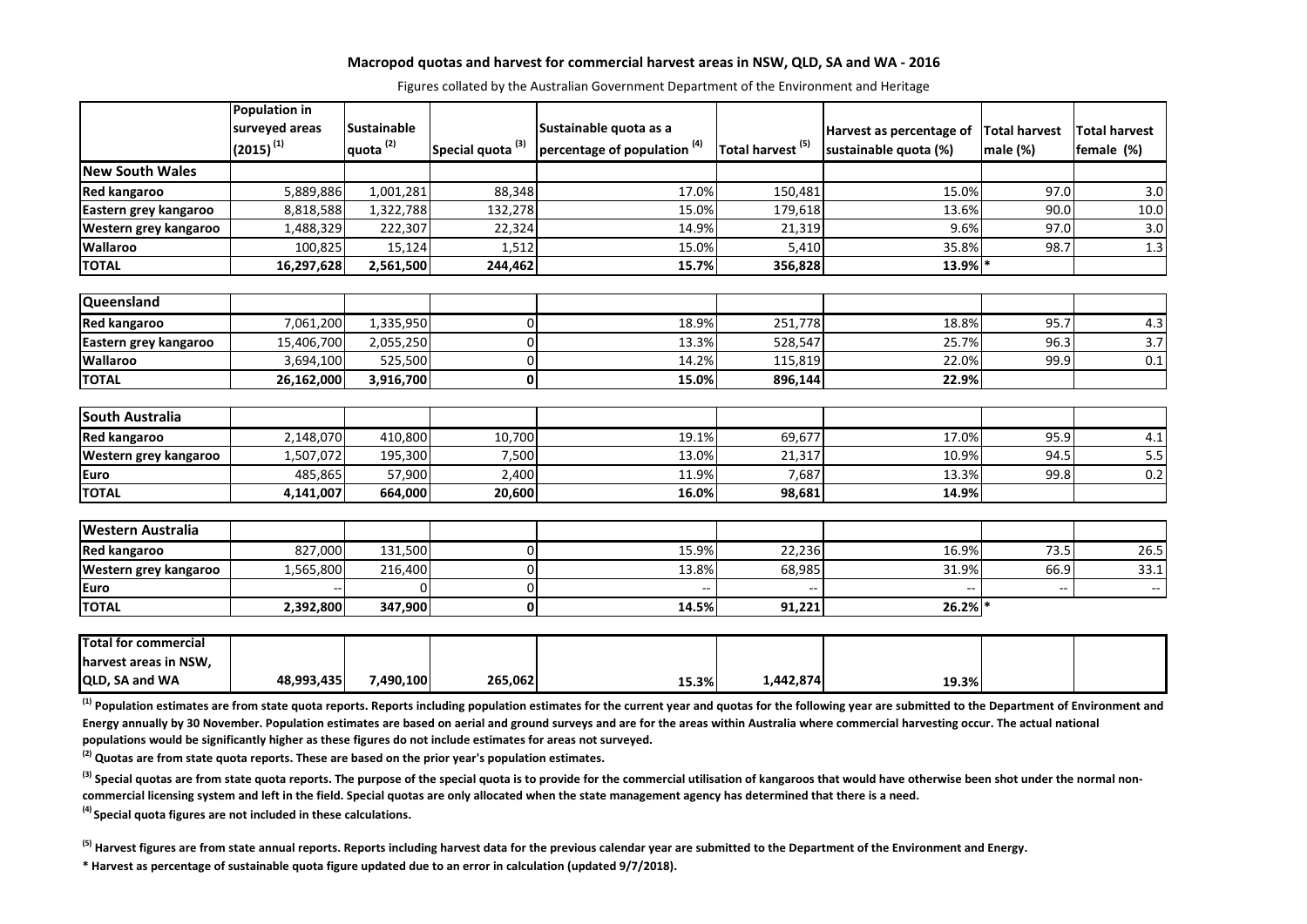|                        |                         |           |                      | <b>Sustainable Quota as</b> |                      | Harvest as percentage of Total harvest |         | Total harvest |
|------------------------|-------------------------|-----------|----------------------|-----------------------------|----------------------|----------------------------------------|---------|---------------|
| <b>New South Wales</b> | Population (2014) Quota |           | <b>Special Quota</b> | percentage of population    | <b>Total Harvest</b> | <b>Sustainable Quota</b>               | male(%) | female (%)    |
| Red kangaroo           | 6.423.271               | 1,091,956 | 96.349               | 17.0%                       | 143.815              | 13.2%                                  | 94.8%   | 5.2%          |
| Eastern grey kangaroo  | 9,119,613               | .366.344  | 136,794              | 15.0%                       | 185,123              | 13.5%                                  | 89.3%   | 10.3%         |
| Western grey kangaroo^ | .,525,350               | 228,167   | 22,932               | 14.9%                       | 20.927               | 9.2%                                   | 93.5%   | 6.5%          |
| <b>Wallaroo</b>        | 100.825                 | 15.124    | 1,512                | 15.0%                       | 5.410                | 35.8%                                  | 99.0%   | $1.0\%$       |
| <b>TOTAL</b>           | 17.169.059              | 2,701,591 | 257,587              | 15.7%                       | 355.275              | 13.2%                                  |         |               |

|                       |                         |           |                      | <b>Sustainable Quota as</b> |                      | Harvest as percentage of | <b>Total harvest</b> | <b>Total harvest</b> |
|-----------------------|-------------------------|-----------|----------------------|-----------------------------|----------------------|--------------------------|----------------------|----------------------|
| <b>Queensland</b>     | Population (2014) Quota |           | <b>Special Quota</b> | percentage of population    | <b>Total Harvest</b> | <b>Sustainable Quota</b> | male (%)             | female (%)           |
| Red kangaroo          | 147.850                 | 1.336.950 |                      | 18.7%                       | 340.821              | 25.5%                    | 96.3%                | 3.7%                 |
| Eastern grey kangaroo | 15,427,250              | 2,105,850 |                      | 13.7%                       | 602,400              | 28.6%                    | 95.9%                | 4.1%                 |
| <b>Wallaroo</b>       | 4.584.750               | 647.300   |                      | 14.1%                       | 117.788              | 18.2%                    | 99.9%                | 0.01%                |
| <b>TOTAL</b>          | 27,159,850              | 4,090,100 |                      | 15.1%                       | 1,061,009            | 25.9%                    |                      |                      |

|                        |                         |         |                      | <b>Sustainable Quota as</b> |                      | Harvest as percentage of | <b>Total harvest</b> | <b>Total harvest</b> |
|------------------------|-------------------------|---------|----------------------|-----------------------------|----------------------|--------------------------|----------------------|----------------------|
| <b>South Australia</b> | Population (2014) Quota |         | <b>Special Quota</b> | percentage of population    | <b>Total Harvest</b> | <b>Sustainable Quota</b> | male $(\%)$          | female (%)           |
| <b>Red kangaroo</b>    | 1,727,870               | 327.300 | 8,600                | 18.9%                       | 68,908               | 21.1%                    | 94.6%                | 5.4%                 |
| Western grey kangaroo  | .,109,840               | 155.400 | 5,500                | 14.0%                       | 27.787               | 17.9%                    | 91.6%                | 8.4%                 |
| Euro                   | 490.116                 | 57,600  | 2,400                | 11.8%                       | 9.990                | 17.3%                    | 99.9%                | 0.01%                |
| <b>TOTAL</b>           | 3,327,826               | 540.300 | 16,500               | 16.2%                       | 106.685              | 19.7%                    |                      |                      |

|                        |                         |           |                      | Sustainable Quota as     |                      | Harvest as percentage of | <b>Total harvest</b> | <b>Total harvest</b> |
|------------------------|-------------------------|-----------|----------------------|--------------------------|----------------------|--------------------------|----------------------|----------------------|
| Western Australia      | Population (2014) Quota |           | <b>Special Quota</b> | percentage of population | <b>Total Harvest</b> | Sustainable Quota        | male(%)              | female (%)           |
| <b>Red kangaroo</b>    | 409,422                 | 54,600    |                      | 13.3%                    | 15,171               | 27.8%                    | 62.4%                | 37.6%                |
| Western grey kangaroo* | 1,246,870               | 173.500   |                      | 14.0%                    | 93.958               | 54.2%                    | 64.0%                | 36.0%                |
| Euro                   | --                      |           |                      |                          |                      | --                       |                      | $- -$                |
| <b>TOTAL</b>           | 1,656,292               | 228.100   |                      | 13.8%                    | 109.129              | 47.8%                    |                      |                      |
|                        |                         |           |                      |                          |                      |                          |                      |                      |
| <b>Grand Total</b>     | 49,313,027              | 7,560,091 | 274,087              | 15.3%                    | 1,632,098            | 21.6%                    |                      |                      |

Quotas are based on the prior year's population estimates. Population estimates are based on aerial and ground surveys and are for the areas within Australia where commercial harvesting occur. The **actual national populations would be significantly higher as these figures do not include estimates for areas not surveyed.** 

The purpose of the special quota is to provide for the commercial utilisation of kangaroos that would have otherwise been shot under the normal non-commercial licensing system and left in the field. **Special quotas are only allocated when the state management agency has determined that there is a need.** 

**\* A revised 2015 quota of 10,000 western grey kangaroos was allocated for the South East Agricultural Management Area, a subdivision of Western Australia's South East Population Monitoring Zone, owing to greater densities of western grey kangaroos in that management area compared to the rest of the South East Population Monitoring Zone, which was closed following 2014 survey results.** 

**^ There is a small population (3,466) of western grey kangaroos in the NSW Narrabri management zone. This is included in the population estimate, but no quota is set for this species in this zone.**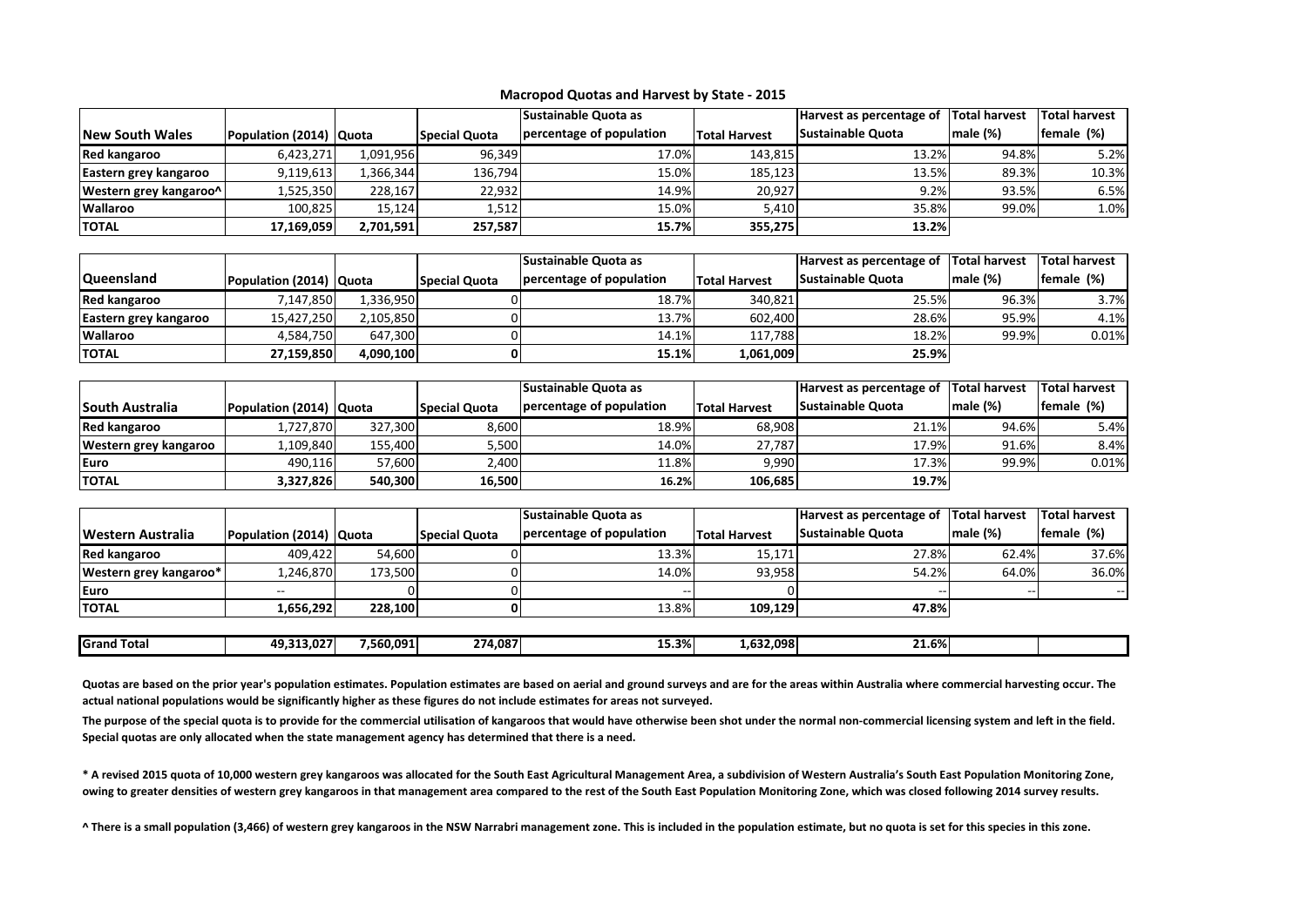|                         |                         |           |                      | <b>Sustainable Quota as</b> |                      | Harvest as percentage of  Total harvest |         | <b>Total harvest</b> |
|-------------------------|-------------------------|-----------|----------------------|-----------------------------|----------------------|-----------------------------------------|---------|----------------------|
| <b>INew South Wales</b> | Population (2013) Quota |           | <b>Special Quota</b> | percentage of population    | <b>Total Harvest</b> | Sustainable Quota                       | male(%) | female (%)           |
| Red kangaroo            | 4,480,580               | 761,699   | 67,209               | 17.0%                       | 149.502              | 19.6%                                   | 93.3    | 6.71                 |
| Eastern grey kangaroo   | 8,896,284               | 1,334,443 | 133,444              | 15.0%                       | 177.393              | 13.3%                                   | 89.6    | 10.4                 |
| Western grey kangaroo   | 1,852,710               | 277.158   | 27,791               | 15.0%                       | 22.674               | 8.2%                                    | 90.7    | 9.3                  |
| <b>Wallaroo</b>         | 100,825                 | 15.124    | 1,512                | 15.0%                       | 5.410                | 35.8%                                   | 99.6    | 0.4                  |
| <b>ITOTAL</b>           | 15,330,399              | 2,388,424 | 229,956              | 15.6%                       | 354.979              | 14.9%                                   |         |                      |

|                       |                         |           |                      | <b>Sustainable Quota as</b> |                      | Harvest as percentage of Total harvest |         | <b>Total harvest</b> |
|-----------------------|-------------------------|-----------|----------------------|-----------------------------|----------------------|----------------------------------------|---------|----------------------|
| <b>Queensland</b>     | Population (2013) Quota |           | <b>Special Quota</b> | percentage of population    | <b>Total Harvest</b> | <b>Sustainable Quota</b>               | male(%) | female (%)           |
| Red kangaroo          | 8,102,000               | 1,529,450 |                      | 18.9%                       | 277.992              | 18.2%                                  | 95.1    | 4.91                 |
| Eastern grey kangaroo | 18,252,150              | 2.536.350 |                      | 13.9%                       | 566,061              | 22.3%                                  | 96.3    | 3.7I                 |
| <b>Wallaroo</b>       | 6.449.750               | 945.500   |                      | 14.7%                       | 200.445              | 21.2%                                  | 99.9    | 0.1                  |
| <b>ITOTAL</b>         | 32.803.900              | 5,011,300 |                      | 15.3%                       | 1,044,498            | <b>20.8%</b>                           |         |                      |

|                        |                         |         |                      | <b>Sustainable Quota as</b> |                      | Harvest as percentage of Total harvest |                 | <b>Total harvest</b> |
|------------------------|-------------------------|---------|----------------------|-----------------------------|----------------------|----------------------------------------|-----------------|----------------------|
| <b>South Australia</b> | Population (2013) Quota |         | <b>Special Quota</b> | percentage of population    | <b>Total Harvest</b> | <b>Sustainable Quota</b>               | $ $ male $(\%)$ | female (%)           |
| <b>Red kangaroo</b>    | 1,673,233               | 315.500 | 8,300                | 18.9%                       | 70.928               | 22.5%                                  | 89.5            | 10.5                 |
| Western grey kangaroo  | .061,830                | 139.700 | ا300,                | 13.2%                       | 28.646               | 20.5%                                  | 84.4            | 15.6                 |
| <b>IEuro</b>           | 487,654                 | 57,100  | 2,400                | 11.7%                       | 8,750                | 15.3%                                  | 99              |                      |
| <b>TOTAL</b>           | 3,222,717               | 512.300 | 16,000               | 15.9%                       | 108,324              | 21.1%                                  |                 |                      |

| female (%) |
|------------|
|            |
| 41.8       |
| 39.31      |
|            |
|            |
|            |

| <b>GRAND TOTAL</b> | 53.198.517<br>- 1 | 8.194.624 | 245.956 | 15.4% | ا30.455.930 |  |  |
|--------------------|-------------------|-----------|---------|-------|-------------|--|--|
|                    |                   |           |         |       |             |  |  |

Quotas are based on the prior year's population estimates. Population estimates are based on aerial and ground surveys and are for the areas within Australia where commercial harvesting occur. The **actual national populations would be significantly higher as these figures do not include estimates for areas not surveyed.**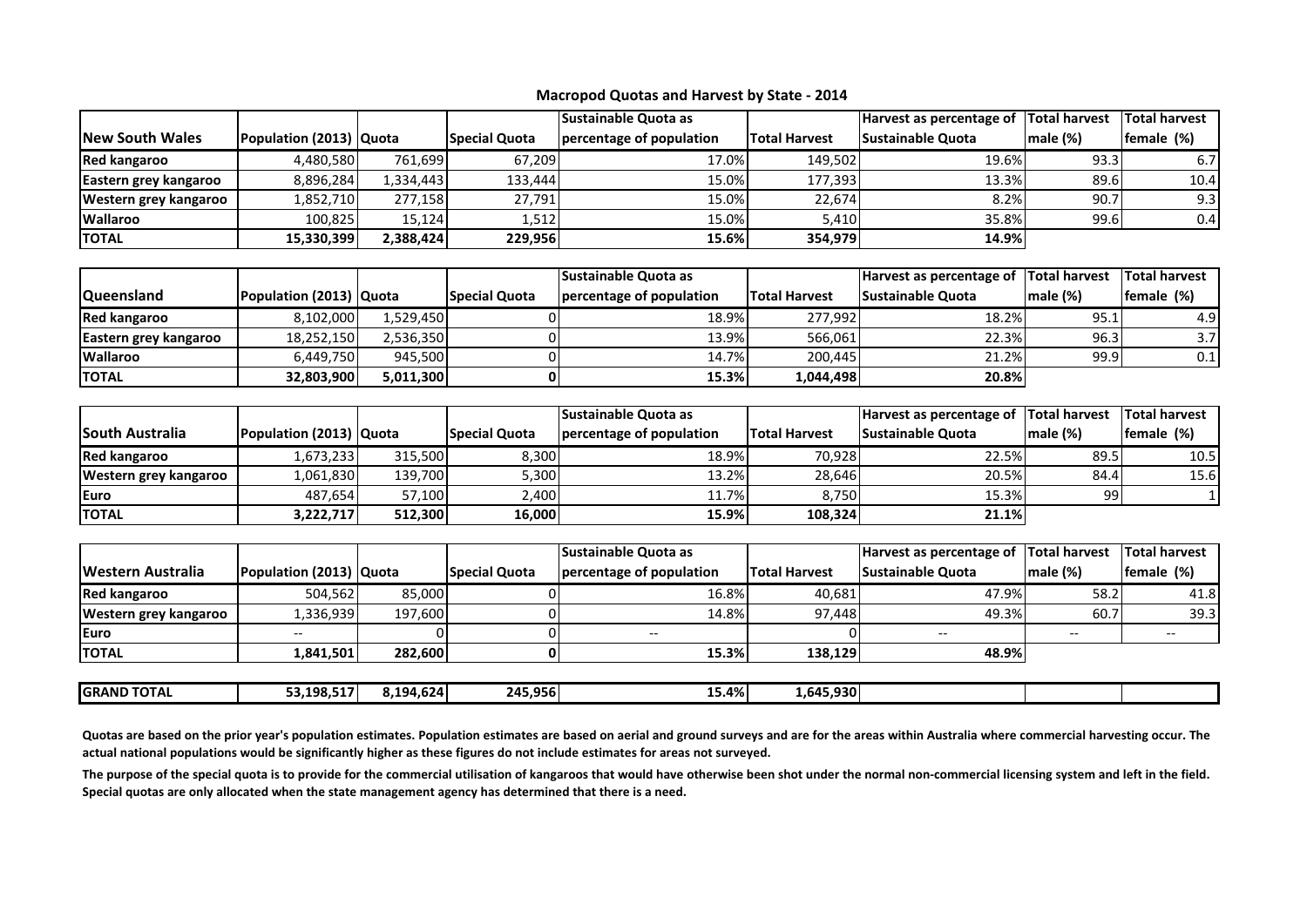|                         |                         |           |                      | <b>Sustainable Quota as</b> |                      | Harvest as percentage of | <b>Total harvest</b> | <b>Total harvest</b> |
|-------------------------|-------------------------|-----------|----------------------|-----------------------------|----------------------|--------------------------|----------------------|----------------------|
| <b>INew South Wales</b> | Population (2012) Quota |           | <b>Special Quota</b> | percentage of population    | <b>Total Harvest</b> | Sustainable Quota        | male(%)              | female (%)           |
| Red kangaroo            | 4,148,316               | 705.214   | 62,225               | 17.0%                       | 151.647              | 21.5%                    | 92.1                 | 7.91                 |
| Eastern grey kangaroo   | 6,297,955               | 944.693   | 94,469               | 15.0%                       | 168.610              | 17.8%                    | 90.1                 | 9.9                  |
| Western grey kangaroo   | 855,892                 | 121.328   | 12,838               | 14.2%                       | 22,035               | 18.2%                    | 89.5                 | 10.5                 |
| <b>Wallaroo</b>         | 88,430                  | 12,516    | 1,326                | 14.2%                       | 4.354                | 34.8%                    | 98.6                 | 1.4 <sup>1</sup>     |
| <b>ITOTAL</b>           | 11,390,593              | 1,783,751 | 170,858              | 15.7%                       | 346.646              | 19.4%                    |                      |                      |

|                       |                         |           |                      | <b>Sustainable Quota as</b> |                      | Harvest as percentage of Total harvest |         | Total harvest |
|-----------------------|-------------------------|-----------|----------------------|-----------------------------|----------------------|----------------------------------------|---------|---------------|
| <b>Queensland</b>     | Population (2012) Quota |           | <b>Special Quota</b> | percentage of population    | <b>Total Harvest</b> | <b>Sustainable Quota</b>               | male(%) | female (%)    |
| Red kangaroo          | 5.698.700               | 1.084.500 |                      | 19.0%                       | 327.016              | 30.2%                                  | 93.2    | 6.8I          |
| Eastern grey kangaroo | 14,639,800              | 2,010,900 |                      | 13.7%                       | 586.772              | 29.2%                                  | 95.9    | 4.1           |
| <b>Wallaroo</b>       | 3.749.650               | 538.050   |                      | 14.3%                       | 226.792              | 42.2%                                  | 99.98   | 0.02          |
| <b>ITOTAL</b>         | 24.088.150              | 3.633.450 |                      | 15.1%                       | 1,140,580            | <b>31.4%</b>                           |         |               |

|                         |                         |         |                      | <b>Sustainable Quota as</b> |                      | Harvest as percentage of | <b>Total harvest</b> | <b>Total harvest</b> |
|-------------------------|-------------------------|---------|----------------------|-----------------------------|----------------------|--------------------------|----------------------|----------------------|
| <b>ISouth Australia</b> | Population (2012) Quota |         | <b>Special Quota</b> | percentage of population    | <b>Total Harvest</b> | <b>Sustainable Quota</b> | male (%)             | female (%)           |
| <b>Red kangaroo</b>     | L.439.393               | 273.800 | 7,100                | 19.0%                       | 76.840               | 28.1%                    | 81.1                 | 18.9                 |
| Western grey kangaroo   | 799,891                 | 107,100 | 3,900                | 13.4%                       | 27.644               | 25.8%                    | 80.3                 | 19.7                 |
| lEuro                   | 487.654                 | 58,100  | 2.400                | 11.9%                       | 6.480                | 11.2%                    | 97.5                 | 2.5                  |
| <b>ITOTAL</b>           | 2,726,938               | 439.000 | 13.400 l             | 16.1%                       | 110.964              | 25.3%                    |                      |                      |

|                       |                         |         |                      | <b>Sustainable Quota as</b> |                      | Harvest as percentage of Total harvest |         | <b>Total harvest</b> |
|-----------------------|-------------------------|---------|----------------------|-----------------------------|----------------------|----------------------------------------|---------|----------------------|
| Western Australia     | Population (2012) Quota |         | <b>Special Quota</b> | percentage of population    | <b>Total Harvest</b> | <b>Sustainable Quota</b>               | male(%) | <b>female</b> (%)    |
| <b>Red kangaroo</b>   | 455,090                 | 77,200  |                      | 17.0%                       | 36.862               | 47.7%                                  | 60.9    | 39.1                 |
| Western grey kangaroo | 749.709                 | 106.000 |                      | 14.1%                       | 81.087               | 76.5%                                  | 60.5    | 39.5                 |
| lEuro                 |                         |         |                      |                             |                      |                                        |         |                      |
| <b>TOTAL</b>          | 1,204,799               | 183.200 |                      | 15.2%                       | 117.949              | 64.4%l                                 |         |                      |
|                       |                         |         |                      |                             |                      |                                        |         |                      |

| <b>I</b> Grand<br>Total | 39.4<br>10.4801 | 6.039.401 | 184,258 | 1 E 20/<br><b>LJ.J70</b> | .139<br>---<br>71 F |  |  |
|-------------------------|-----------------|-----------|---------|--------------------------|---------------------|--|--|
|                         |                 |           |         |                          |                     |  |  |

Quotas are based on the prior year's population estimates. Population estimates are based on aerial and ground surveys and are for the areas within Australia where commercial harvesting occur. The **actual national populations would be significantly higher as these figures do not include estimates for areas not surveyed.**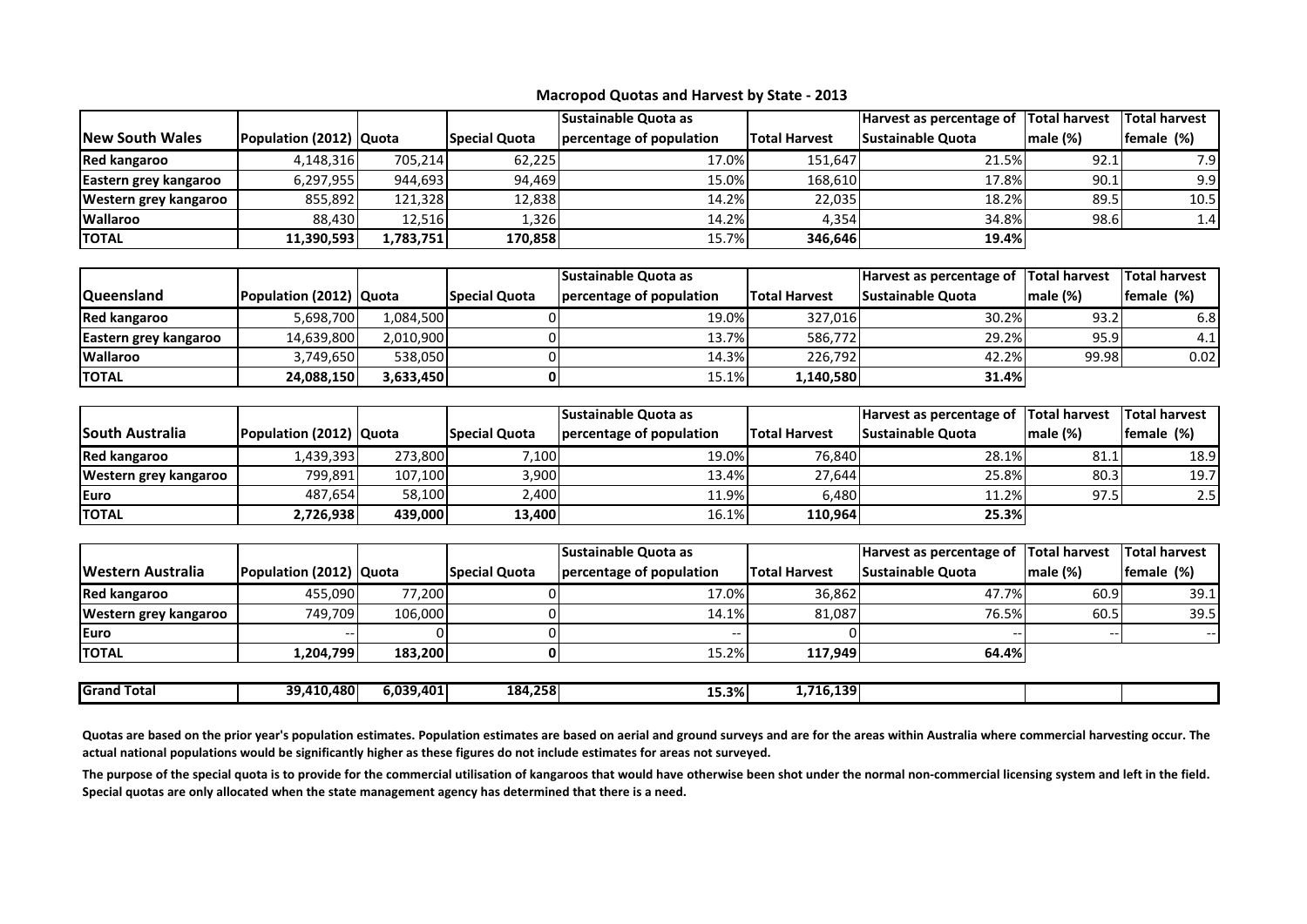|                         |                         |          |                      | <b>Sustainable Quota as</b> |                      | Harvest as percentage of | Total harvest | <b>Total harvest</b> |
|-------------------------|-------------------------|----------|----------------------|-----------------------------|----------------------|--------------------------|---------------|----------------------|
| <b>INew South Wales</b> | Population (2011) Quota |          | <b>Special Quota</b> | percentage of population    | <b>Total Harvest</b> | <b>Sustainable Quota</b> | male(%)       | female (%)           |
| Red kangaroo            | 3,972,523               | 675.329  | 59,588               | 17.0%                       | 134.893              | 20.0%                    | 84.2          | 15.8                 |
| Eastern grey kangaroo   | 5,258,103               | 782.350  | 78,872               | 14.9%                       | 177.296              | 22.7%                    | 79.6          | 20.4                 |
| Western grey kangaroo   | 496,059                 | 48.435   | 7,441                | 9.8%                        | 18,339               | 37.9%                    | 82            | 18 <sup>1</sup>      |
| <b>Wallaroo</b>         | 88,430                  | 12,516   | 1,326                | 14.2%                       | 5.473                | 43.7%                    | 97.3          | 2.7                  |
| <b>ITOTAL</b>           | 9,815,115               | .518,630 | 147,227              | 15.5%                       | 336.001              | 22.1%                    |               |                      |

|                       |                         |           |                      | <b>Sustainable Quota as</b> |                      | Harvest as percentage of Total harvest |         | <b>Total harvest</b> |
|-----------------------|-------------------------|-----------|----------------------|-----------------------------|----------------------|----------------------------------------|---------|----------------------|
| <b>Queensland</b>     | Population (2011) Quota |           | <b>Special Quota</b> | percentage of population    | <b>Total Harvest</b> | <b>Sustainable Quota</b>               | male(%) | female (%)           |
| Red kangaroo          | 5.745.591               | 1.057.950 |                      | 18.4%                       | 281,968              | 26.7%                                  | 88.9    | 11.1                 |
| Eastern grey kangaroo | 10.799.679              | 1,521,850 |                      | 14.1%                       | 494.219              | 32.5%                                  | 91.9    | 8.1                  |
| <b>Wallaroo</b>       | 3,799,973               | 524.150   |                      | 13.8%                       | 199.117              | 38.0%                                  | 99.97   | 0.03                 |
| <b>ITOTAL</b>         | 20.345.243              | 3,103,950 |                      | 15.3%                       | 975.304              | <b>31.4%</b>                           |         |                      |

|                         |                         |         |                      | <b>Sustainable Quota as</b> |                      | Harvest as percentage of  | <b>Total harvest</b> | <b>Total harvest</b> |
|-------------------------|-------------------------|---------|----------------------|-----------------------------|----------------------|---------------------------|----------------------|----------------------|
| <b>ISouth Australia</b> | Population (2011) Quota |         | <b>Special Quota</b> | percentage of population    | <b>Total Harvest</b> | <b>ISustainable Quota</b> | male(%)              | female (%)           |
| <b>Red kangaroo</b>     | 1,158,000               | 225,300 | 5,700                | 19.5%                       | 82,117               | 36.4%                     | 67.3                 | 32.7                 |
| Western grey kangaroo   | 674,800                 | 94,000  | 3,100                | 13.9%                       | 32.570               | 34.6%                     | 68.6                 | 31.4                 |
| lEuro                   | 494.800                 | 72.800  | 2.400                | 14.7%                       | 7.614                | 10.5%                     | 96.4                 | 3.6 <sub>l</sub>     |
| ΙΤΟΤΑΙ                  | 2,327,600               | 392.100 | 11.200               | 16.8%                       | 122.301              | <b>31.2%</b>              |                      |                      |

|                          |                         |         |                      | <b>Sustainable Quota as</b> |                      | Harvest as percentage of Total harvest |              | <b>Total harvest</b> |
|--------------------------|-------------------------|---------|----------------------|-----------------------------|----------------------|----------------------------------------|--------------|----------------------|
| <b>Western Australia</b> | Population (2011) Quota |         | <b>Special Quota</b> | percentage of population    | <b>Total Harvest</b> | <b>Sustainable Quota</b>               | $Imale (\%)$ | female (%)           |
| <b>Red kangaroo</b>      | 638.185                 | 95.000  |                      | 14.9%                       | 34,104               | 35.9%                                  | 56.5         | 43.5                 |
| Western grey kangaroo    | <sub>1</sub> ,177,534   | 140.000 |                      | 11.9%                       | 92,876               | 66.3%                                  | 59.9         | 40.11                |
| <b>IEuro</b>             |                         |         |                      |                             |                      |                                        |              |                      |
| <b>ITOTAL</b>            | 1,815,719               | 235.000 |                      | 12.9%                       | 126.980              | 54.0%l                                 |              |                      |

| <b>IGRAND TOTAL</b> | ----<br>.303.67<br>34 | 49.680<br>5 249 | $- -$<br>158 | 15.3% | .586<br>.560 |
|---------------------|-----------------------|-----------------|--------------|-------|--------------|
|                     |                       | .               | .            |       |              |

Quotas are based on the prior year's population estimates. Population estimates are based on aerial and ground surveys and are for the areas within Australia where commercial harvesting occur. The **actual national populations would be significantly higher as these figures do not include estimates for areas not surveyed.**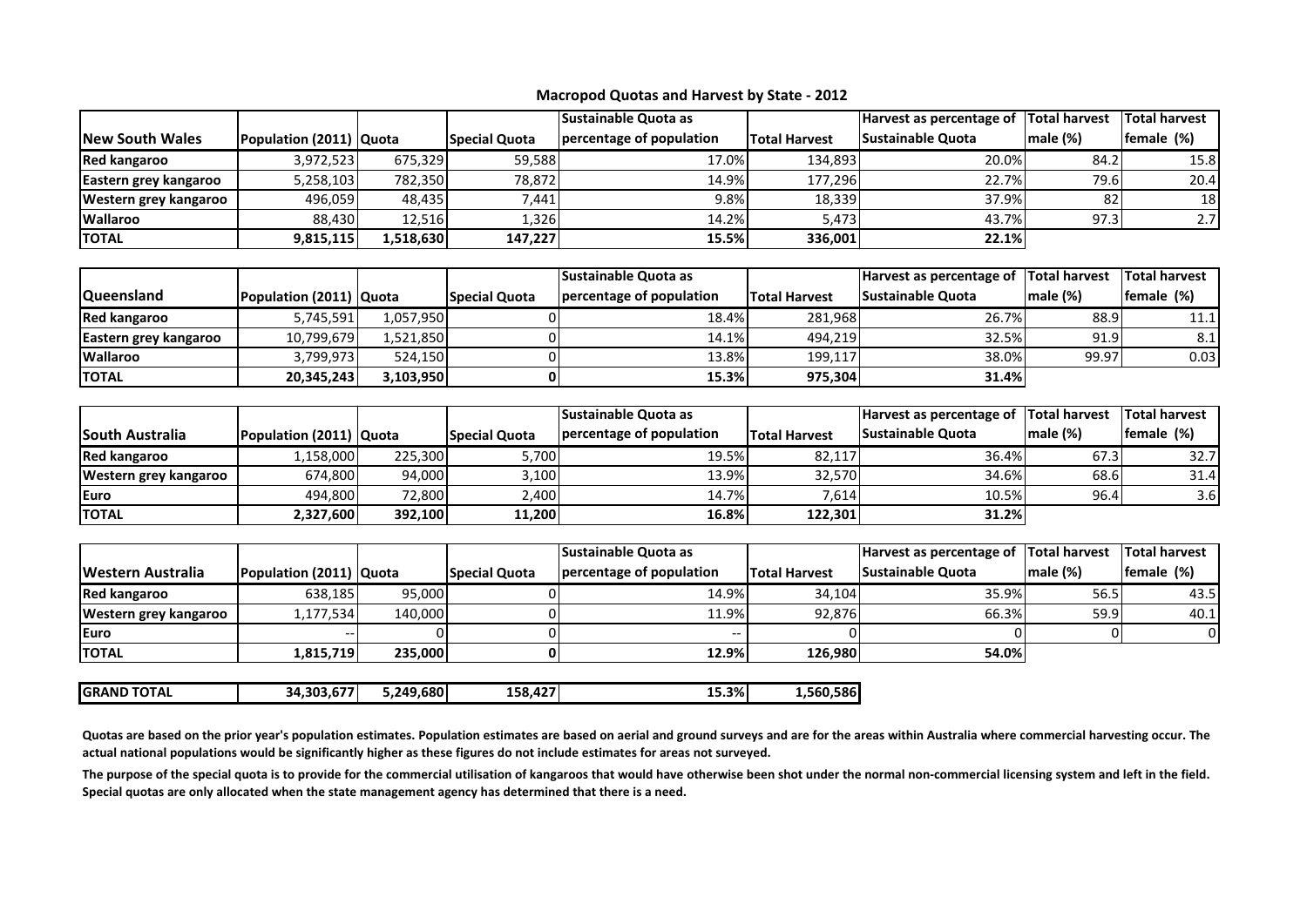|                        |                         |            |                      | <b>Sustainable Quota as</b><br>Harvest as percentage of |                      | <b>Total harvest</b> | <b>Total harvest</b> |            |
|------------------------|-------------------------|------------|----------------------|---------------------------------------------------------|----------------------|----------------------|----------------------|------------|
| <b>New South Wales</b> | Population (2010) Quota |            | <b>Special Quota</b> | percentage of population                                | <b>Total Harvest</b> | Sustainable Quota    | male (%)             | female (%) |
| <b>Red kangaroo</b>    | 3,013,908               | 512,364    | 45,209               | 17.0%                                                   | 125,843              | 24.6%                | 80.1                 | 19.9       |
| Eastern grey kangaroo  | 4,756,792               | 684,278    | 71,352               | 14.4%                                                   | 235,579              | 34.4%                | 75.3                 | 24.7       |
| Western grey kangaroo  | 662.982                 | 78,851     | 9.945                | 11.9%                                                   | 16.575               | 21.0%                | 82.8                 | 17.2       |
| <b>Wallaroo</b>        | 88.430                  | 11.017     | 1,326                | 12.5%                                                   | 4.940                | 44.8%                | 96.5                 | 3.5        |
| <b>TOTAL</b>           | 8,522,112               | l.286.510l | 127.832              | 15.1%                                                   | 382,937              | 29.8%                |                      |            |

|                       |                         |           |                      |       |                      | Harvest as percentage of Total harvest |          | <b>Total harvest</b> |
|-----------------------|-------------------------|-----------|----------------------|-------|----------------------|----------------------------------------|----------|----------------------|
| <b>Queensland</b>     | Population (2010) Quota |           | <b>Special Quota</b> |       | <b>Total Harvest</b> | <b>Sustainable Quota</b>               | male (%) | female (%)           |
| <b>Red kangaroo</b>   | 3,603,509               | 645,750   |                      | 17.9% | 296,303              | 45.9%                                  | 86.8     | 13.2                 |
| Eastern grey kangaroo | 6,652,443               | 920.350   |                      | 13.8% | 519,347              | 56.4%                                  | 90.4     | 9.6                  |
| <b>Wallaroo</b>       | ا58,16,855∣             | 261,150   |                      | 13.6% | 197.680              | 75.7%                                  | 99.9     | 0.1                  |
| <b>TOTAL</b>          | 12.172.807              | 1,827,250 |                      | 15.0% | 1,013,330            | 55.5%                                  |          |                      |

|                        |                           |         |                      |       |                      | Harvest as percentage of | <b>Total harvest</b> | <b>Total harvest</b> |
|------------------------|---------------------------|---------|----------------------|-------|----------------------|--------------------------|----------------------|----------------------|
| <b>South Australia</b> | Population (2010)   Quota |         | <b>Special Quota</b> |       | <b>Total Harvest</b> | <b>Sustainable Quota</b> | male(%)              | female (%)           |
| <b>Red kangaroo</b>    | 1,074,000                 | 208.550 | 5,370                | 19.4% | 73.778               | 35.4%                    | 57.1                 | 42.9                 |
| Western grey kangaroo  | 720,000                   | 101.400 | 3,600                | 14.1% | 28,043               | 27.7%                    | 61.5                 | 38.5                 |
| <b>IEuro</b>           | 411.000                   | 57.000  | 2,500                | 13.9% | 6.461                | 11.3%                    | 96.1                 | 3.9                  |
| <b>TOTAL</b>           | 2,205,000                 | 366,950 | 11,470               | 16.6% | 108,282              | <b>29.5%</b>             |                      |                      |

|                          |                           |         |                      |       |                      | Harvest as percentage of Total harvest |         | <b>Total harvest</b> |
|--------------------------|---------------------------|---------|----------------------|-------|----------------------|----------------------------------------|---------|----------------------|
| <b>Western Australia</b> | Population (2010)   Quota |         | <b>Special Quota</b> |       | <b>Total Harvest</b> | <b>Sustainable Quota</b>               | male(%) | female (%)           |
| <b>Red kangaroo</b>      | 850,731                   | 100,000 |                      | 11.8% | 25.697               | 25.7%                                  |         | 43                   |
| Western grey kangaroo    | 1,407,376                 | 150.000 |                      | 10.7% | 93.330               | 62.2%                                  | 60.1    | 39.9                 |
| <b>L</b> uro             |                           |         |                      |       |                      |                                        |         | ΟI                   |
| <b>TOTAL</b>             | 2,258,107                 | 250.000 |                      | 11.1% | 119,027              | 47.6%                                  |         |                      |
|                          |                           |         |                      |       |                      |                                        |         |                      |

| IGRAND<br><b>TOTAL</b> | .158.0261<br>~~ | .730.710 | 139 302  <br>139,302<br>$\sim$ | 14.8%<br>$ -$ | .576<br>-,04<br>. |
|------------------------|-----------------|----------|--------------------------------|---------------|-------------------|
|                        |                 |          |                                |               |                   |

**Quotas are based on the prior year's population estimates. Population estimates are based on aerial and ground surveys and are for the areas within Australia where commercial harvesting occur. The actual national populations would be significantly higher as these figures do not include estimates for areas not surveyed.**